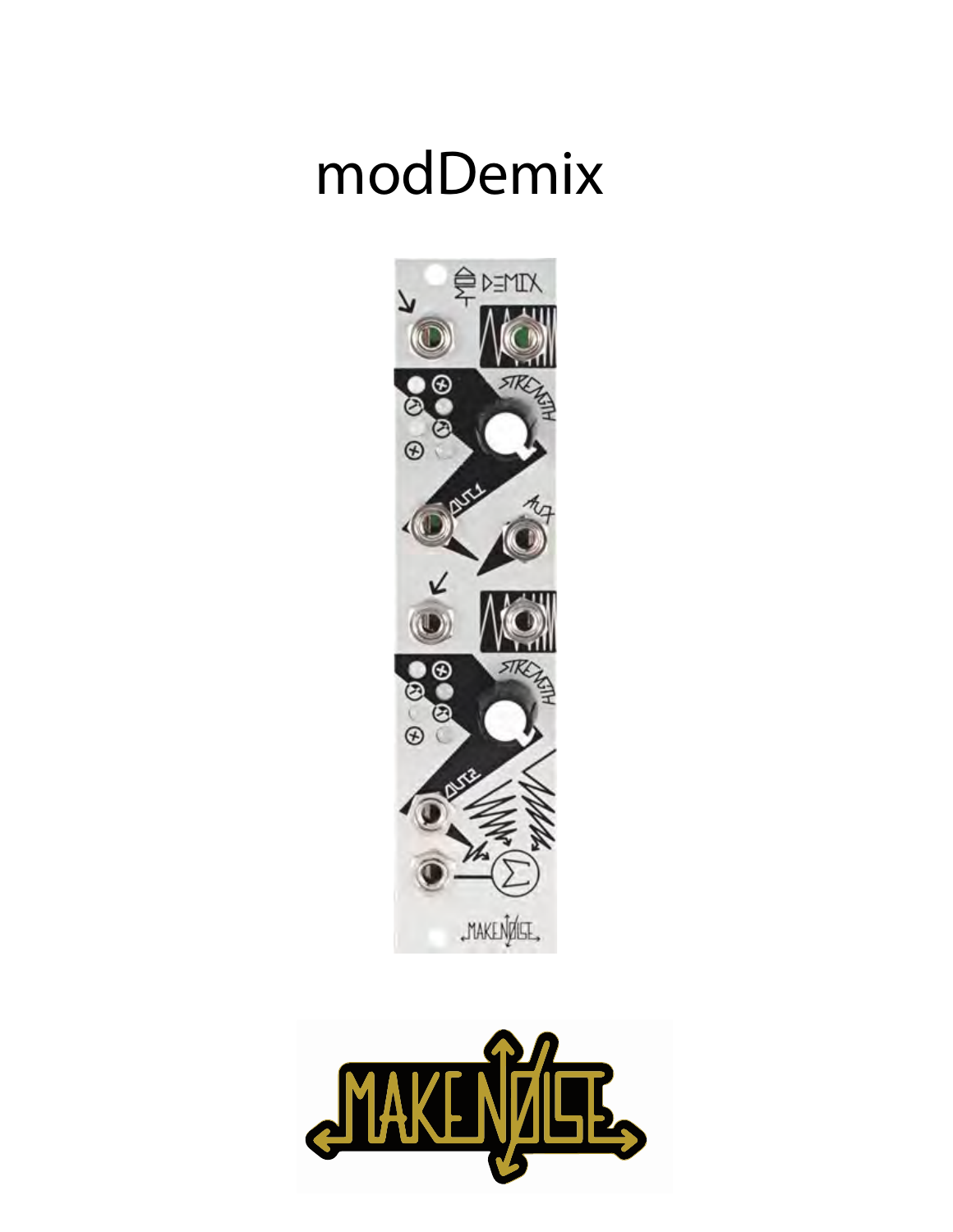### Limited WARRANTY:

Make Noise warrants this product to be free of defects in materials or construction for a period of one year from the date of purchase (proof of purchase/invoice required).

Malfunction resulting from wrong power supply voltages, backwards power cable connection, abuse of the product or any other causes determined by Make Noise to be the fault of the user are not covered by this warranty, and normal service rates will apply.

During the warranty period, any defective products will be repaired or replaced, at the option of Make Noise, on a return-to-Make Noise basis, with the customer paying the transit cost to Make Noise. Please contact Make Noise for Return To Manufacturer Authorization.

Make Noise implies and accepts no responsibility for harm to person orapparatus caused through operation of this product.

Please contact technical@makenoisemusic.com with any questions, needs & comments, otherwise...

#### go MAKE NOISE.

#### http://www.makenoisemusic.com

Thanx to Surachai for his help in beta testing, and to the electronic music pioneers who reclaimed radio communications tech for musical purposes.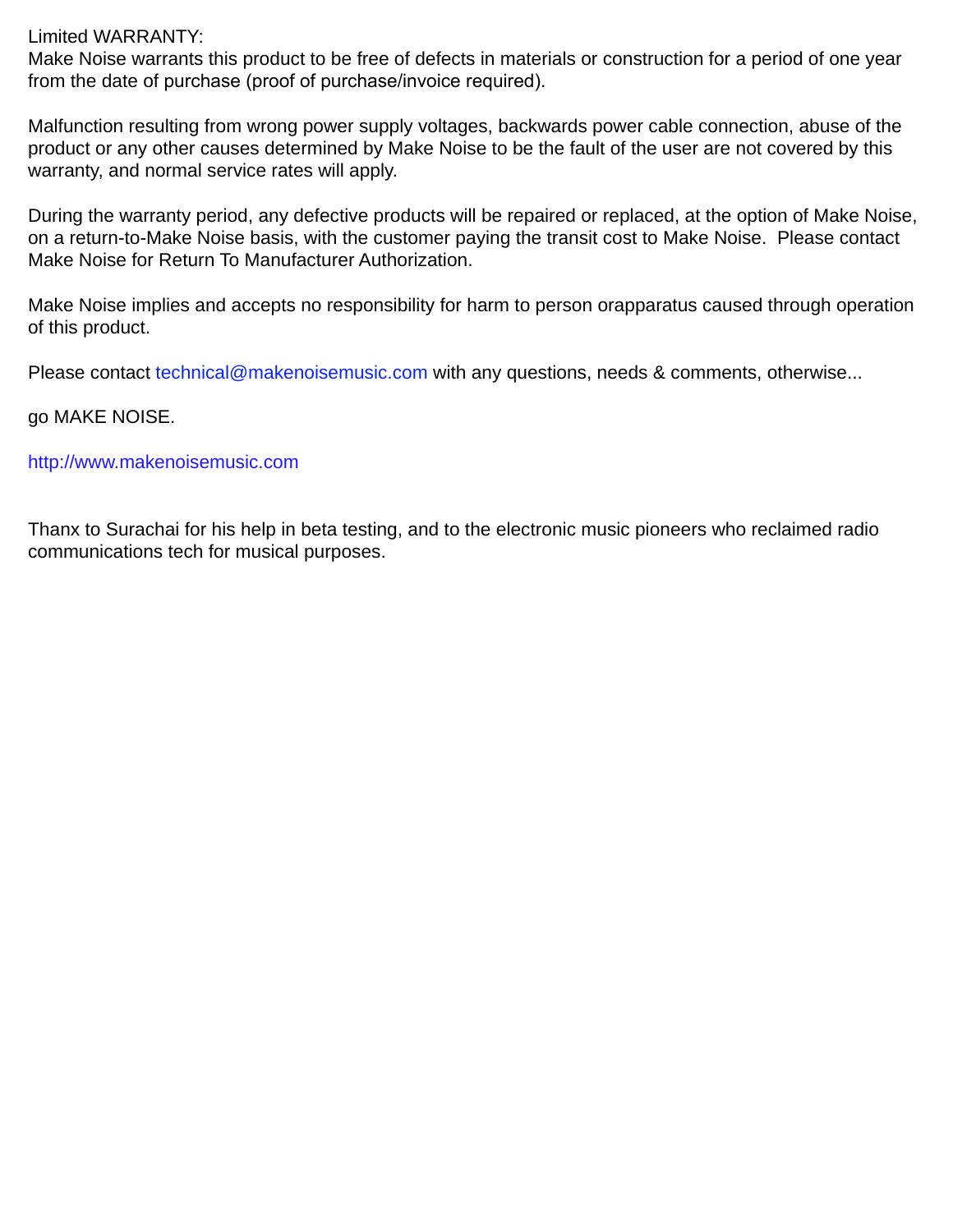## **Installation:**

The Make Noise modDemix is an analog electronic signal processor requiring 28mA of +/-12V regulated power and properly formatted distribution receptacle to operate. It is designed for use within the euro format modular synthesizer system.

Visit http://www.doepfer.de/a100\_man/a100t\_e.htm for the details of this format.

To install, find 6HP of space in your euro-rack synthesizer system, plug the 16pin power cable into the euro-rack style power distribution board, minding the polarity so that the RED stripe on the cable is oriented to the NEGATIVE12 volt supply line. This is USUALLY at the bottom.

Please refer to your case manufacturers' specifications for location of the negative supply.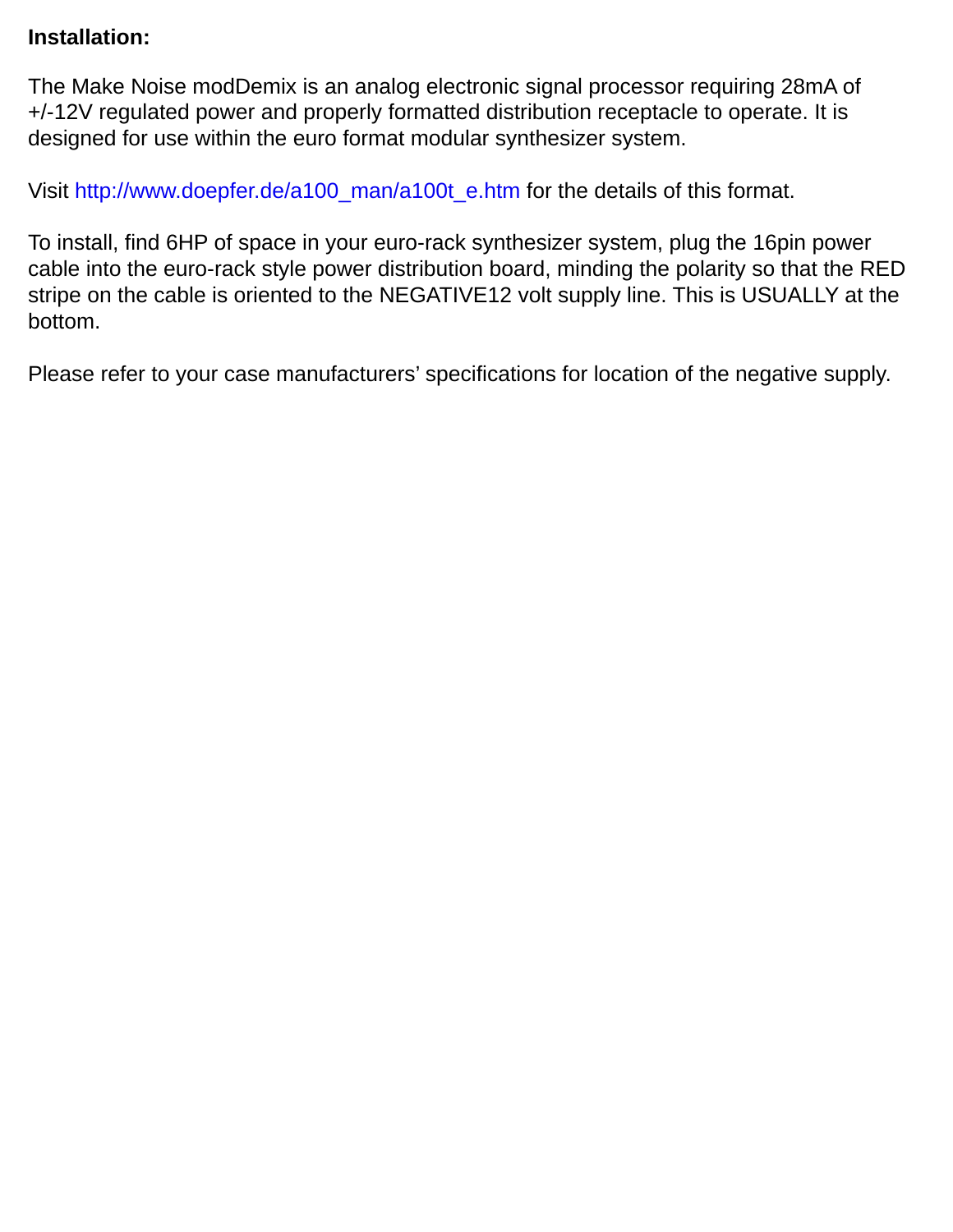

## **modDemix Panel Controls**

- 1. Signal 1 IN: signal to be processed.
- 2. Carrier/ CV 1 IN: determines amplitude & phase of Signal 1 IN. Normalled to Carrier/ CV.
- 3. Signal 1 OUT.
- 4. Signal 2 IN: signal to be processed. Normalled to Signal 1 OUT.
- 5. Signal 2 OUT.
- 6. SUM OUT: mix of Signal 1 OUT, Signal 2 OUT & AUX. IN v
- 7. Carrier/ CV 1 Strength: attenuator for Carrier/ CV IN.
- 8. AUXiliary INput to Summing stage: chain multiple units for larger mixes.
- 9. Carrier/ CV 2 IN: determines amplitude & phase of Signal 2 IN. Normalled to Signal 2 IN.
- 10. Carrier/ CV 2 Strength: attenuator for Carrier/ CV IN.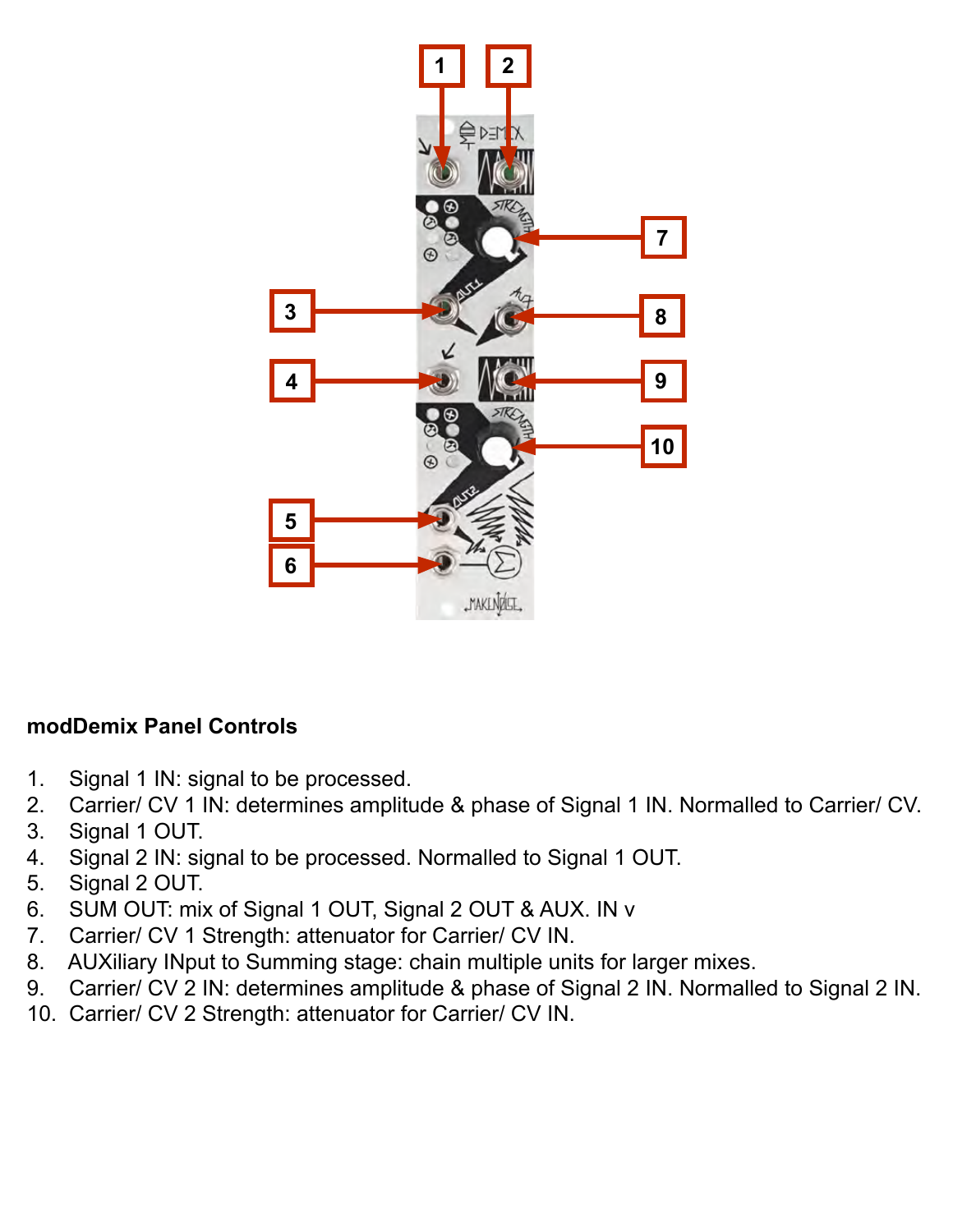## **Getting to Know modDemix:**

Standard AM, Balanced Modulation, Signal Multiplication, Frequency Mixing, Single Sideband, Double Sideband and even XOR (as in Boolean logic) have all been used to implement "Ring Modulators" for musical purposes in the last 50 years. In a way, Ring Modulation has become a catch-all term for music technology that results in a complex, clangorous, modulated sound.

The modDemix consist of 2 identical direct coupled circuits that may be used together or independently to process audio or control signals by means of amplitude modulation and the many derivatives of AM such as double/ single-sideband, voltage controlled amplification/ attenuation, voltage controlled polarization or multiplication and of course, ring modulation. The modDemix is a specialized amplitude modulation circuit that could be thought of as a "Thru-Zero VCA," meaning that in addition to the AM, when the Carrier signal (called Carrier/ CV) changes phase, the resulting signal's phase will flip as well. What makes the modDemix unique when compared to other Balanced Modulators, is that because it is Direct Coupled, it will perform wonderfully both as an Audio Rate modulator to implement Ring-Modulation, and as a Control Rate modulator to implement multiplication of control voltages. Additionally, the circuit used within the modDemix will, with ease, turn OFF around zero volts at the Carrier/ CV INput, a characteristic that makes the circuit behave very well as a VCA. Both of the circuits feed a SUMming stage, which thus allows the module to be used as a voltage controlled mixer. An AUXiliary IN allows for the chaining of multiple modDemix units to create larger mixes. An attenuator at the Carrier/ Control INput allows for setting the Strength or level of the incoming signal. When performing ring modulation, adjusting the strength of the Carrier will alter the integrity of the resulting modulated and/ or demodulated signal, thus affecting the timbre as well as the amplitude. When using the modDemix in most other ways, the Strength control will be directly related to the amplitude of the resulting signal.

To better understand the concepts of AM and it's derivatives, patch a DC offset from CH. 2 of Make Noise MATHS (using associated panel control to set the level) to Signal IN of modDemix. Patch a DC offset from CH. 3 of MATHS to Carrier/ CV IN of the modDemix. Set modDemix Strength to full CW. Take output from Signal OUT on modDemix, patch to an Oscilloscope, DVM for visual feedback, or patch to the 1V/ Octave input on a VCO and listen to the results. Setting a +3V offset at the Signal in, and +5V offset at Carrier/ CV IN would result in a +3V Signal OUT. A +3V Signal IN and a -5V signal OUT would result in a -3V Signal OUT. Please note that because it is designed for musical purposes, the modDemix Carrier/ CV IN is scaled so as to operate with voltages typical of the euro format modular synthesizer, which is why it takes +5V at Carrier to generate the +3V Program Signal at the OUT.

Now replace the DC Offset signal patched to the Signal IN on modDemix, with that of a VCO, preferably a SINE waveform, at audio rate. Leave MATHS CH. 3 patched to Carrier/ CV IN. Patch modDemix Signal OUT to your monitoring system. Adjust MATHS CH. 3 from full CCW to full CW and observe the change in amplitude and phase. Listen for the point at which the sound goes "Thru-Zero."

Now remove the DC Offset signal patched to the Carrier/ CV IN, and replace with the MATHS SUM OUT. Be sure to set MATHS CH. 2 and 3 to 50% (NULL). Leave the VCO patched to modDemix Signal IN. Initiate the CYCLE behavior on CH. 1 MATHS. Adjust the MATHS CH. 1 attenuvertor to around 3 o' Clock. Observe standard Amplitude Modulation. Listen for the presence of Sidebands, and "Carrier Feed-Through." Experiment with the rate of MATHS cycling, and the Strength control.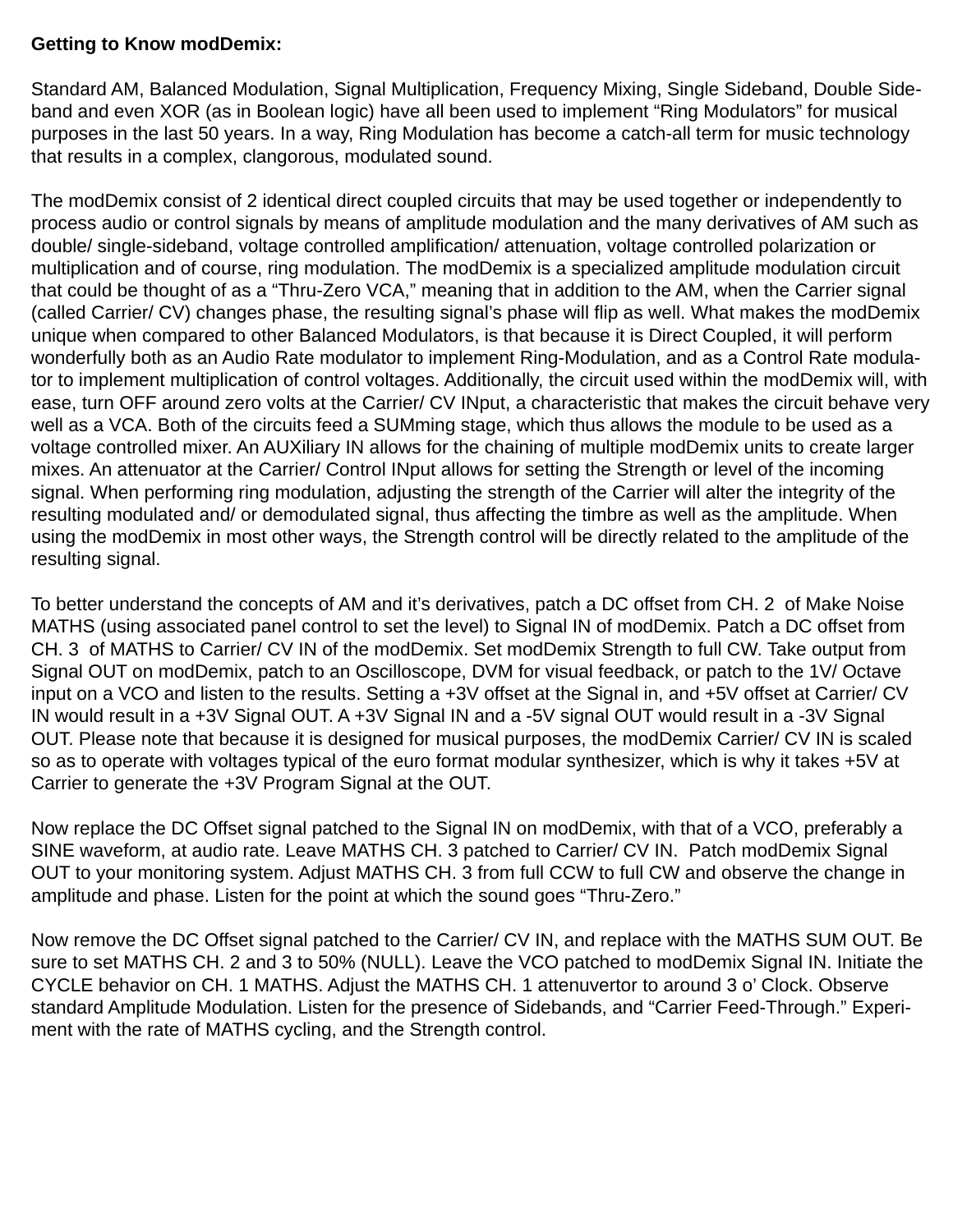Using same patch as above, add a negative offset to the Cycling CH. 1 of MATHS, by adjusting CH. 2 panel control to full CCW. Observe Balanced Modulation. Observe the low amount of Carrier Feed-Thorough. Depending upon the Negative Offset added, the Carrier all but vanishes, making the resulting Sidebands more audible. This is the sound most commonly associated with Ring Modulation. Experiment with different amounts of negative offset, which could said to control the Depth of the Ring Modulation. Also experiment with different Carrier Strengths and observe the resulting timbre and amplitude changes.

Return the CH. 2 panel control to 50% (NULL). Set CH. 4 of MATHS for a slow Rise and Fall, and set the corresponding attenuvertor to about 10 o' Clock. Initiate the cycling behavior at CH. 4. Observe voltage control over Ring Modulation Depth. Experiment with combinations of DC Offsets (MATHS CH. 2), triggered or Cycling Offsets (CH. 4 MATHS) added to the Carrier (MATHS CH. 1). Patch a sequencer from Pressure Points to CH. 3 MATHS and add that to the Carrier (as generated by CH. 1 MATHS). Experiment.

## **Patch Ideas:**

## **VCA**

Patch signal to be processed (audio or control) to Signal IN. Patch uni-polar control signal such as Envelope, LFO, Pressure Points CV or gates, to the corresponding Carrier/ CV IN. Take output from Signal OUT. Use Strength to set the level of the resulting signal. If the Carrier/ CV Signal is oscillating at audio rate, you will achieve. Amplitude Modulation. Like Ring-Modulation, AM produces audible sidebands. The main difference is that the Carrier signal is not suppressed, so along with those sidebands, you hear the Carrier. Musically speaking, this sound is quite useful when a complex timbre is desired, but not at the loss of a strong root note.

## **Balanced Modulation, aka "Ring Modulation," aka Frequency Mixing**

Patch audio signal to be processed to Signal IN. This will be the Program. The Carrier signal should be a bi-polar Audio Rate Signal such as a VCO (so it needs to swing from positive to negative). The resulting signal, at Signal OUT, will be the result of the Signal IN having both amplitude and phase directly related to that of the Carrier/ CV IN. To achieve single or double sideband, the balanced modulator is followed by filters tuned so as to eliminate all but one or two sidebands. Obviously, this is not entirely possible within the current synthesizer system, since it requires filters designed exclusively for the job, still many interesting timbres may be heard by using two band pass filters in parallel after the modDemix, for "Stereo-Quasi-Double-Sideband." Modulating the filter cutoff will animate the sidebands.

## **Control Signal Multiplication or Voltage Controlled Polarization**

Same as Balanced Modulator patch, only both the Signal IN and Carrier IN are both Control Signals as opposed to Audio Signals. Use the signal patched to Carrier/ CV IN to multiply the Signal patched to Signal IN. Take output from Signal OUT. Remember the "Thru-Zero VCA" concept when trying to understand how to use this patch.

## **Voltage Controlled Mixer**

Use the VCA patch, apply control signals such as the CV outs from Pressure Points, to the Carrier/ CV Ins of both channels. Take output from SUM out. Create larger mixes by chaining several modDemix together. To do this patch the SUM out from one into the Aux. IN on the next one in the chain, and so on, to create 2, 4, 6, 8 channel mixes.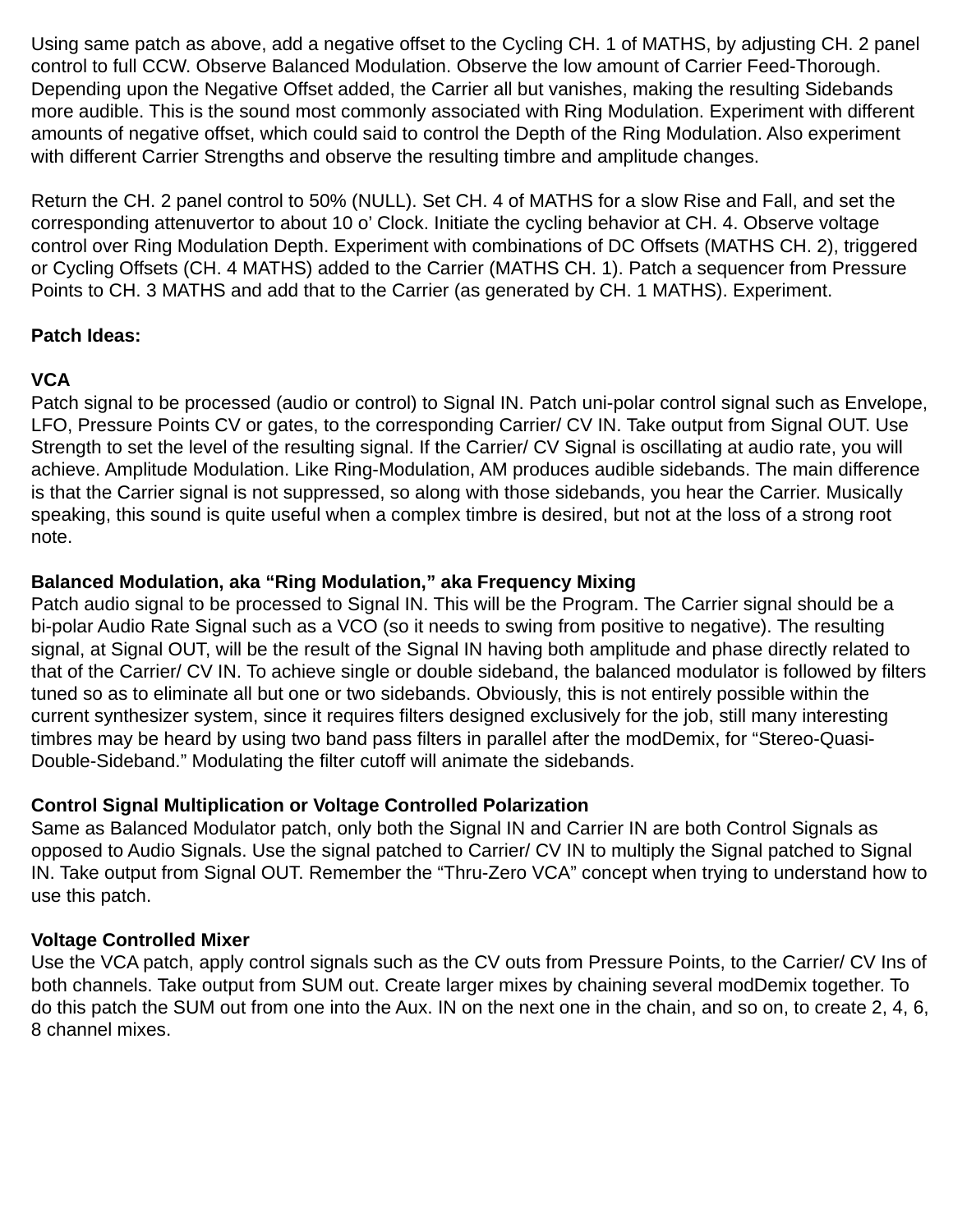## **Mod-Demod**

To ease the patching of modDemod effects, Signal 2 IN is normalled to Signal 1 OUT, thus connecting the two circuits in series. Carrier/ CV 1 IN is normalled to Carrier CV 2 IN, so that in patching the desired Carrier Signal to Carrier/ CV 2 IN, the modulation and demodulation processes share a single Carrier Signal. Patch Signal to be processed to Signal 1 IN. Patch Carrier to Carrier/ CV 2 IN. Take output from Signal 2 OUT. The variation from circuit to circuit will introduce demodulation errors that sound as distortions. Using the Strength controls, it is possible to introduce more errors and to greatly reduce the integrity of the resulting signal. A nice variation on this patch uses a pair of independent Carrier VCOs, which are tuned to same frequency, but not synced. Variations in waveshape and Phase inaccuracies between the two VCOs will introduce more demodulation errors and distortions.

## **Octave UP**

To ease the patching of octave UP effects. Carrier/ CV 2 IN is normalled to Signal 2 IN. Patch your signal to be processed to Signal 2 IN. Patch the Signal 2 OUT into Signal 1 IN, take the output from SUM OUT. Use the Strength controls to adjust timbre and blend of octaves.

## **DPO Supersaw**

This patch uses voltage controlled inversion to derive a sawtooth wave from the DPO's Final Output. Mixing it with the VCOA Sawtooth produces a slightly unconventional, but nonetheless classic, supersaw.

Turn off all modulation to Final output parameters and the MOD BUS. Adjust FOLD panel control to  $\sim$ 9:00 so the output is full amplitude but with no folds yet. Adjust ANGLE panel control to 12:00, listening for the fullest sound available. Adjust SHAPE panel control full CW (100%) to "glitched triangle".

DPO Final OUT -> ModDemix Ch1 Input DPO Square -> ModDemix Ch1 Carrier/Mod Input ModDemix Ch1 OUTput -> Mixer DPO Sawtooth -> Mixer

Mix and detune the two sawtooths to taste. The sawtooth derived from the FINAL output will be one octave above its original pitch, and it will also contain a slight "spike" at its peaks and troughs (because of its origins as a "glitched" triangle, as well as varying slightly in amplitude every other period (because of the DC offset in the DPO's square wave). Combined with the unusual sawtooth shape on VCOA, which has a stronger-than-usual fundamental, this patch produces a supersaw with character!